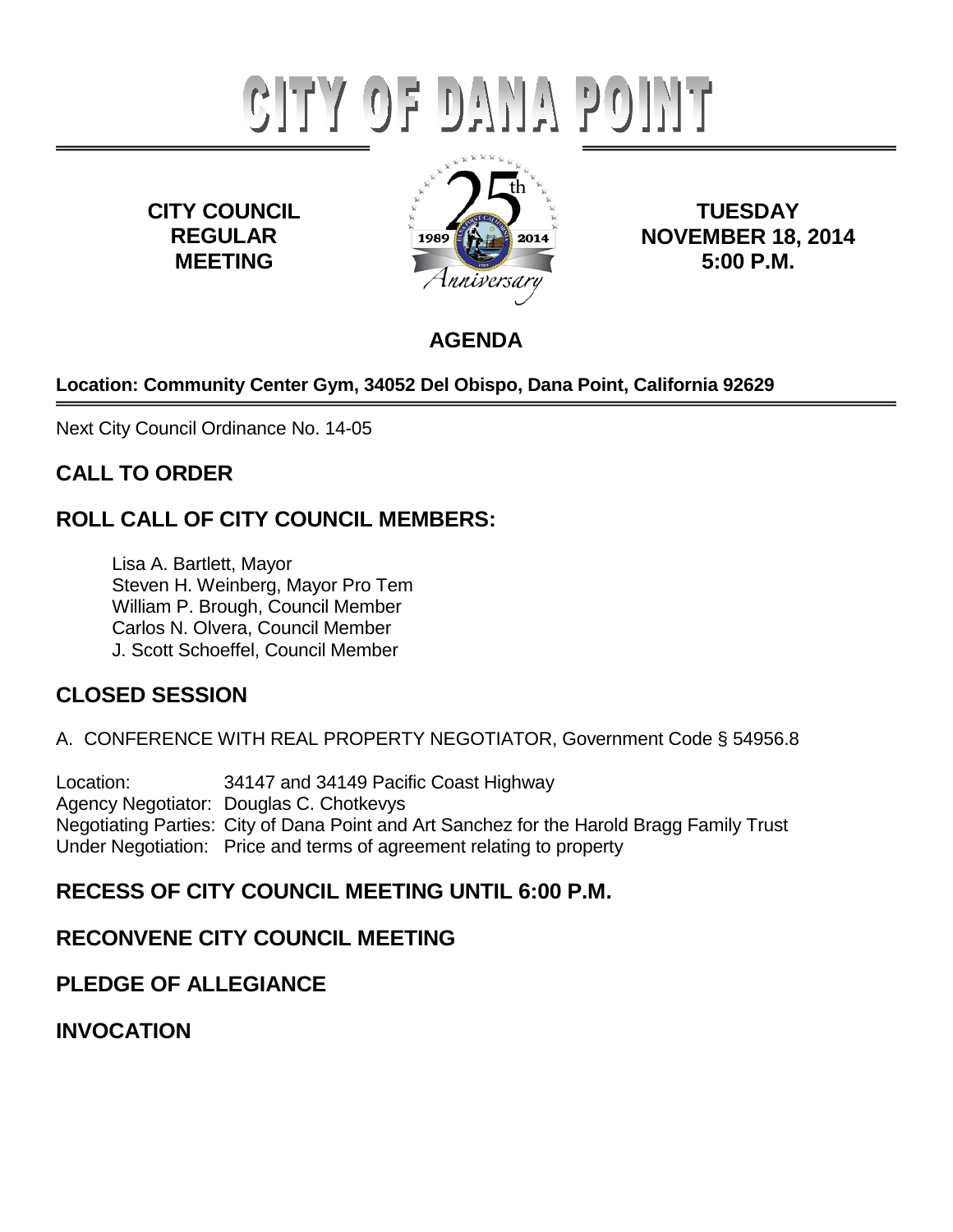# **PRESENTATIONS AND PROCLAMATIONS**

Business of the Month – Waterman's Harbor Employee of the Month – Beverly Brion Relay for Life Presentations Transportation Corridor Agency Presentation

# **CONSENT CALENDAR**

All matters listed under the Consent Calendar are considered to be routine and all will be enacted by one roll call vote. There will be no separate discussion of these items unless members of the City Council, the public, or staff request specific items be removed from the Consent Calendar for separate action.

## **1. WAIVE THE READING OF ORDINANCES AND APPROVE READING BY TITLE ONLY**

RECOMMENDED ACTION: That the City Council approve the reading by title only of all ordinances on the Consent Calendar and that further reading of such ordinances be waived.

## **2. [REGULAR MEETING MINUTES, OCTOBER 21, 2014](https://www.danapoint.org/modules/showdocument.aspx?documentid=14728)**

RECOMMENDED ACTION: That the City Council approve the minutes.

## **3. [PLANNING COMMISSION MEETING MINUTES, OCTOBER 6, 2014](https://www.danapoint.org/modules/showdocument.aspx?documentid=14729)**

RECOMMENDED ACTION: That the City Council receive and file.

## **4. [PLANNING COMMISSION MEETING MINUTES, OCTOBER 13, 2014](https://www.danapoint.org/modules/showdocument.aspx?documentid=14730)**

RECOMMENDED ACTION: That the City Council receive and file.

## **5. [YOUTH BOARD MEETING MINUTES, JUNE 5, 2014](https://www.danapoint.org/modules/showdocument.aspx?documentid=14731)**

RECOMMENDED ACTION: That the City Council receive and file.

## **6. [YOUTH BOARD MEETING MINUTES, OCTOBER 16, 2014](https://www.danapoint.org/modules/showdocument.aspx?documentid=14732)**

RECOMMENDED ACTION: That the City Council receive and file.

**7. [OCEAN WATER QUALITY SUBCOMMITTEE MEETING MINUTES, AUGUST 26, 2014](https://www.danapoint.org/modules/showdocument.aspx?documentid=14733)**

RECOMMENDED ACTION: That the City Council receive and file.

## **8. [ARTS AND CULTURE COMMISSION MEETING MINUTES, JULY 23, 2014](https://www.danapoint.org/modules/showdocument.aspx?documentid=14734)**

RECOMMENDED ACTION: That the City Council receive and file.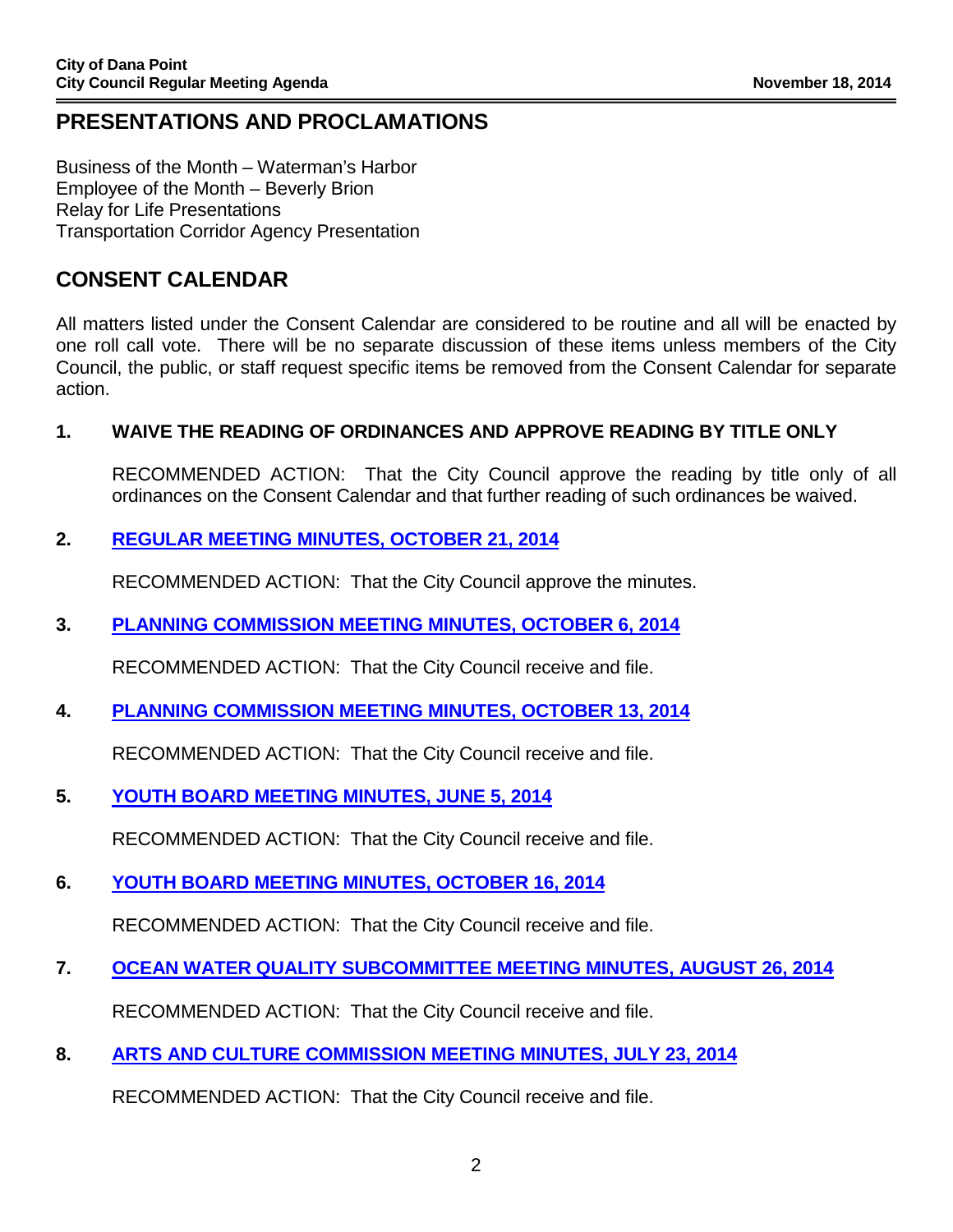#### **9. [MEETING CALENDAR / COMMUNITY SPECIAL EVENTS CALENDAR](https://www.danapoint.org/modules/showdocument.aspx?documentid=14735)**

RECOMMENDED ACTION: That the City Council receive and file.

#### **10. [CITY TREASURER'S REPORT, SEPTEMBER AND OCTOBER 2014](https://www.danapoint.org/modules/showdocument.aspx?documentid=14736)**

RECOMMENDED ACTION: That the City Council receive and file the City Treasurer's Report for the month of September and October, 2014.

#### **11. [CLAIMS AND DEMANDS](https://www.danapoint.org/modules/showdocument.aspx?documentid=14737)**

RECOMMENDED ACTION: That the City Council receive and file the Claims and Demands.

#### **12. [2014-15 SALARY RANGES FOR REPSENTED EMPLOYEE CLASSIFICATIONS](https://www.danapoint.org/modules/showdocument.aspx?documentid=14738)**

RECOMMENDED ACTION: That the City Council adopt a Resolution entitled:

A RESOLUTION OF THE CITY COUNCIL OF THE CITY OF DANA POINT, CALIFORNIA, ESTABLISHING SALARY RANGES FOR REPRESENTED CLASSIFICATIONS.

#### **13. [DISPOSITION OF NON-ESSENTIAL CITY RECORDS](https://www.danapoint.org/modules/showdocument.aspx?documentid=14739)**

RECOMMENDED ACTION: That the City Council 1) approve the 2014 disposition of nonessential City records in accordance with the California State Law and the City's approved Records Retention Schedule and 2) adopt a Resolution entitled:

A RESOLUTION OF THE CITY COUNCIL OF THE CITY OF DANA POINT, CALIFORNIA, AUTHORIZING THE DISPOSITION OF CERTAIN INACTIVE CITY RECORDS AS PROVIDED BY SECTION 34090 OF THE GOVERNMENT CODE OF THE STATE OF CALIFORNIA.

#### **14. [RESOLUTION OF THE CITY COUNCIL AUTHORIZING THE APPROVAL OF THE MEASURE](https://www.danapoint.org/modules/showdocument.aspx?documentid=14740) M (M2) EXPENDITURE REPORT FOR FISCAL YEAR 2013-2014**

RECOMMENDED ACTION: That the City Council 1) adopt a Resolution entitled:

A RESOLUTION OF THE CITY COUNCIL OF THE CITY OF DANA POINT, CALIFORNIA, APPROVING THE RENEWED MEASURE M (M2) EXPENDITURE REPORT FOR FISCAL YEAR 2013-2014; and

2) authorize the Mayor to sign the Resolution on behalf of the City; and 3) direct staff to submit the Resolution for the City of Dana Point to the Orange County Transportation Authority (OCTA) to maintain eligibility in the Measure M (M2) program.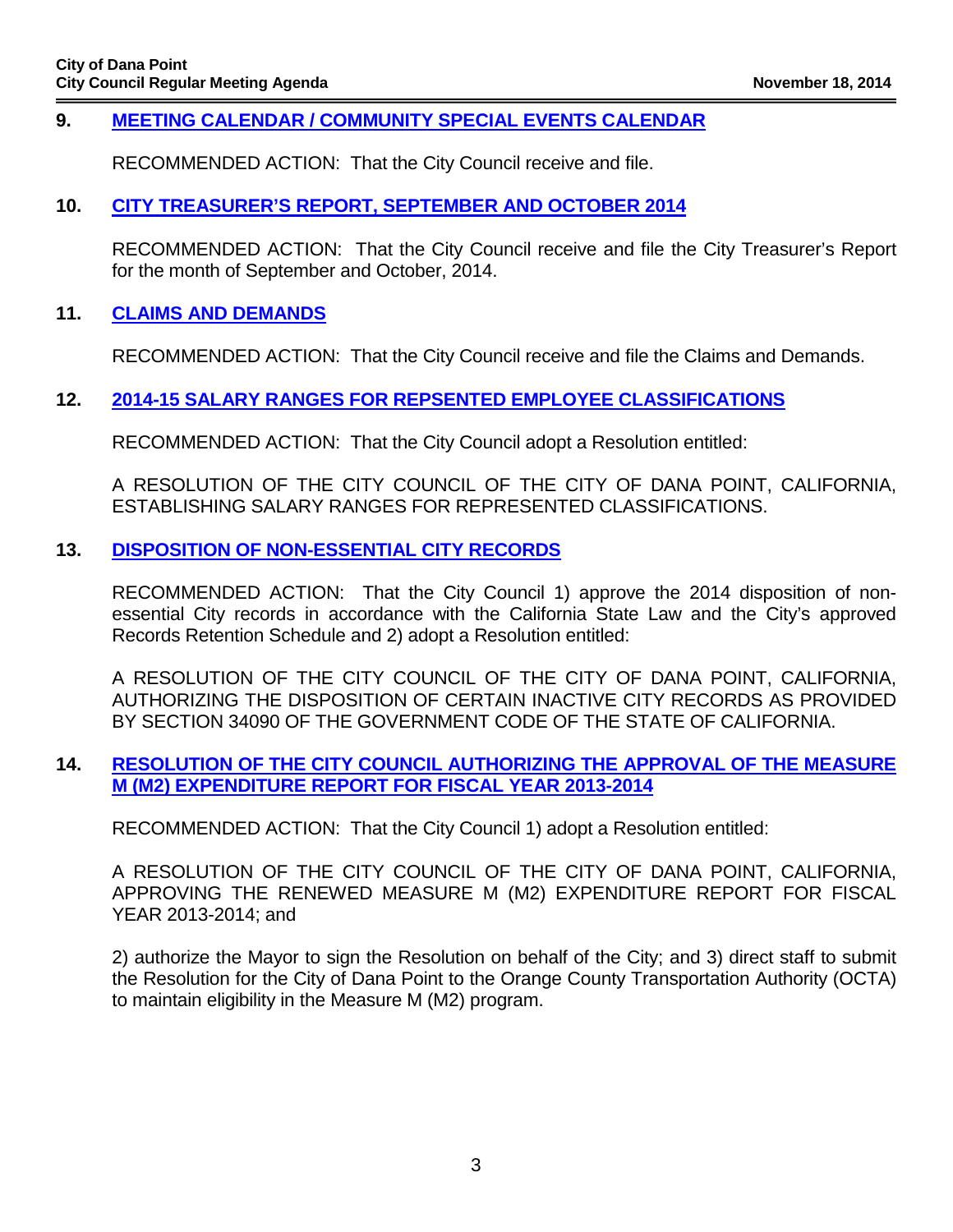#### **15. [WAYFINDING SIGNAGE PROGRA](https://www.danapoint.org/modules/showdocument.aspx?documentid=14741)M**

RECOMMENDED ACTION: That the City Council approve the selection of RSM Design for development of a Wayfinding Signage Program and authorize the City Manager to enter into an agreement for subject work.

#### **16. [NATIONAL ARTS AND HUMANITIES MONTH -](https://www.danapoint.org/modules/showdocument.aspx?documentid=14742) OCTOBER 2015**

RECOMMENDED ACTION: That the City Council 1) declare October 2015 as National Arts and Humanities Month; and 2) adopt a Resolution entitled:

A RESOLUTION OF THE CITY COUNCIL OF THE CITY OF DANA POINT, CALIFORNIA, DECLARING OCTOBER 2015 AS NATIONAL ARTS AND HUMANITIES MONTH.

At this time, the City Clerk will read the title(s) of the ordinance(s) listed on the agenda.

# **PUBLIC COMMENTS**

Any person wishing to address the City Council during the Public Comments section or on an Agenda item is asked to complete a "Request to Speak" form available on the table at the side of the Council Chamber. The completed form is to be submitted to the City Clerk prior to the Agenda item being called by the Mayor and prior to the individual being heard by the City Council.

In order to conduct a timely meeting, there will be a three-minute time limit per person and an overall time limit of fifteen minutes for this Public Comments portion of the agenda. At the Mayor's discretion, the balance of public comments will be heard after the New Business portion of the agenda. All comments are to be directed to the City Council and shall not consist of any personal attacks. Members of the public are expected to maintain a professional, courteous decorum during their comments. State law prohibits the City Council from taking action on a specific item unless it appears on the posted Agenda.

If anyone has handouts to distribute to the City Council, please follow proper procedure and hand them to the City Clerk. The City Clerk will see that they are distributed.

## **PUBLIC HEARINGS**

#### **17. [DANA POINT TOURISM BUSINESS IMPROVEMENT DISTRICT ANNUAL REPORT AND](https://www.danapoint.org/modules/showdocument.aspx?documentid=14743) RENEWAL FOR 2015 WITH RELATED CONTRACT**

RECOMMENDED ACTION: That the City Council 1) conduct a Public Hearing and adopt a Resolution entitled:

A RESOLUTION OF THE CITY OF DANA POINT, CALIFORNIA, CONFIRMING THE 2014 ANNUAL REPORT AND DECLARING THE INTENTION OF THE CITY COUNCIL TO CONTINUE THE PROGRAM AND ASSESSMENTS FOR THE 2015 CALENDAR YEAR FOR THE DANA POINT TOURISM BUSINESS IMPROVEMENT DISTRICT (TBID); and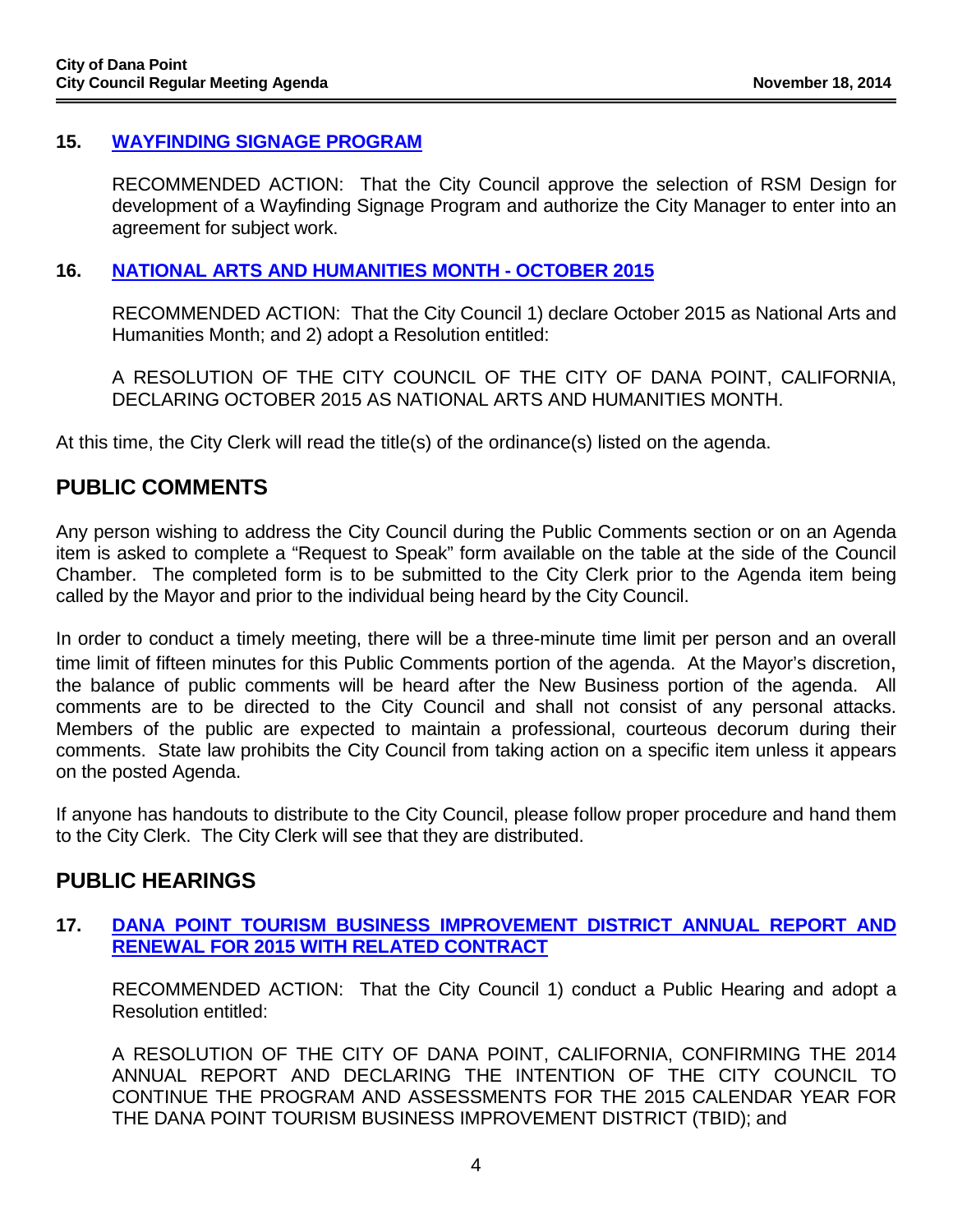2) That the City Council authorize the City Manager to execute a contract with Agency 51 for 2015 Marketing Services on behalf of the Dana Point Tourism Business Improvement District (TBID).

#### **18. [HEARING ON AMENDMENTS TO COASTAL DEVELOPMENT PERMIT CDP13-0018 FOR](https://www.danapoint.org/modules/showdocument.aspx?documentid=14744) DEVELOPMENT OTHERWISE REFERRED TO AS THE COMMERCIAL CORE PROJECT, A PARKING MANAGEMENT PLAN, A MASTER SIGN PROGRAM AND APPROVALS IN CONCEPT FOR DANA POINT HARBOR**

RECOMMENDED ACTION: That the City Council conduct a Public Hearing and adopt a Resolution entitled:

A RESOLUTION OF THE CITY COUNCIL OF THE CITY OF DANA POINT, CALIFORNIA, APPROVING COASTAL DEVELOPMENT PERMIT CDP-13-0018(I), AMENDING COASTAL DEVELOPMENT PERMIT CDP13-0018 FOR DEVELOPMENT OTHERWISE REFERRED TO AS THE DANA POINT HARBOR COMMERCIAL CORE PROJECT, A PARKING MANAGEMENT PROGRAM, A MASTER SIGN PROGRAM AND APPROVALS IN CONCEPT.

**19. [HEARING ON APPEAL OF PLANNING COMMISSION DECISION DENYING COASTA](https://www.danapoint.org/modules/showdocument.aspx?documentid=14745)L DEVELOPMENT PERMIT CDP14-0017 FOR THE INSTALLATION OF PAY STATIONS AT SALT CREEK BEACH PARKING LOT AT STRANDS BEACH WITHIN THE COMMUNITY FACILITIES (CF) DISTRICT AT 34111 SELVA ROAD**

RECOMMENDED ACTION: That the City Council conduct a Public Hearing and take one of the following actions 1) uphold the Planning Commission action and adopt a Resolution entitled:

A RESOLUTION OF THE CITY COUNCIL OF THE CITY OF DANA POINT, CALIFORNIA, UPHOLDING THE PLANNING COMMISSION'S ACTION; or

2) Reverse the Planning Commission action and adopt a Resolution entitled:

A RESOLUTION OF THE CITY COUNCIL OF THE CITY OF DANA POINT, CALIFORNIA, APPROVING COASTAL DEVELOPMENT PERMIT CDP14-0017.

## **UNFINISHED BUSINESS**

There are no Unfinished Business items.

## **NEW BUSINESS**

There are no New Business items.

# **PUBLIC COMMENTS (Continued)**